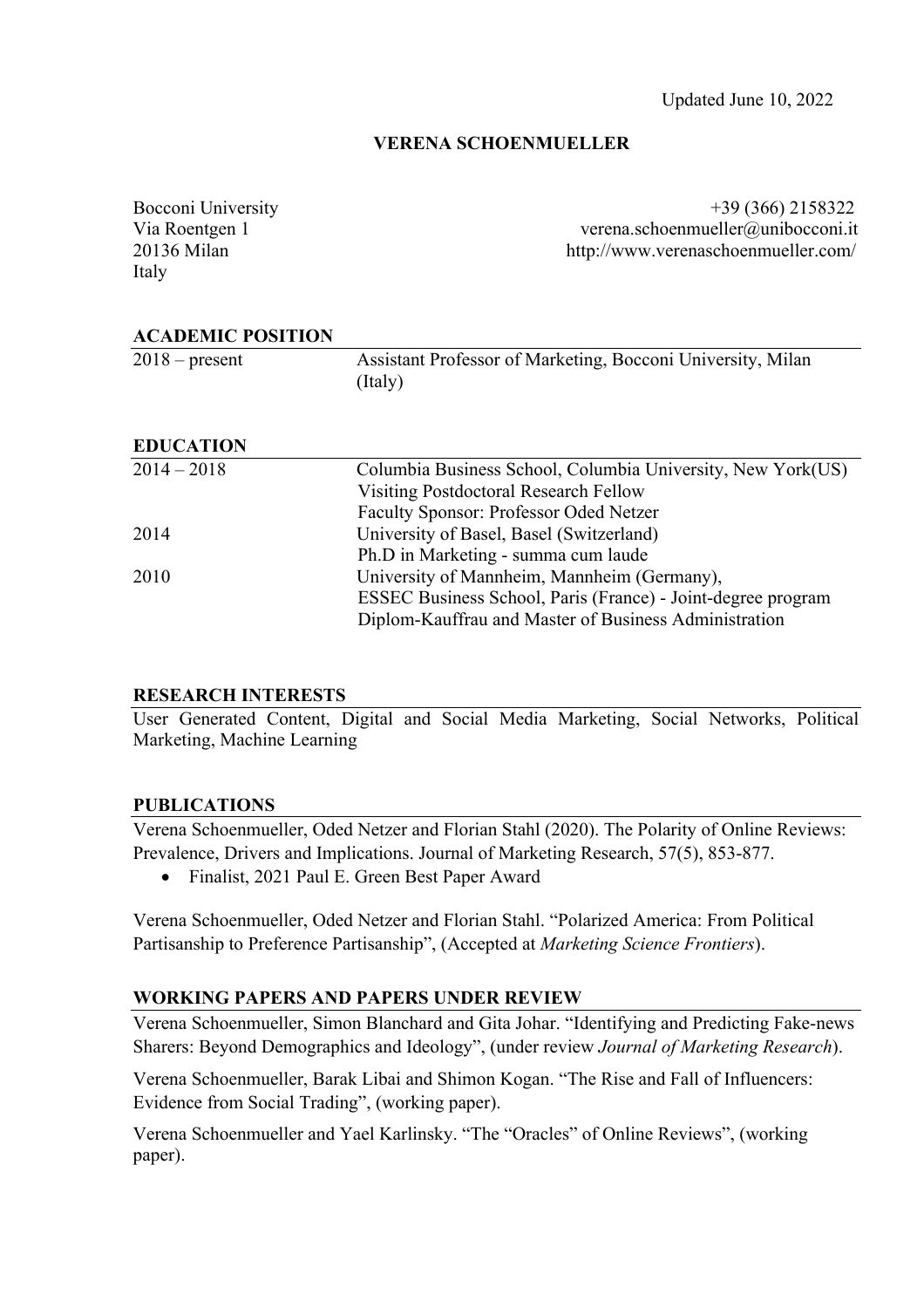## **WORK IN PROGRESS**

"Using Consumer Faces to Understand Brand Preferences", with Jacob Goldenberg, Jochen Hartmann, Oded Netzer and Yonat Zwebner.

"Brand Echo Chambers", with Arvin Moazemi and Oded Netzer.

"The Weekend Effect in Online Reviews", with Andreas Bayerl, Jacob Goldenberg and Florian Stahl.

"Discrepancies between Numerical Ratings and Textual Reviews", with Lan Luo and Oded Netzer (Data provided by the Wharton Customer Analytics Initiative).

| 2022 | Rotterdam School of Management, Erasmus University, Rotterdam;<br>Netherlands. |
|------|--------------------------------------------------------------------------------|
| 2022 | HEC, Paris, France.                                                            |
| 2021 | Marketing in Israel, Israel.                                                   |
| 2021 | University of Luzern, Switzerland.                                             |
| 2021 | ESADE Business School, Barcelona, Spain.                                       |
| 2021 | IDC, Herzliya, Israel.                                                         |
| 2020 | ESADE Business School, Barcelona, Spain (online).                              |
| 2020 | Erasmus University, Rotterdam, Netherlands (online).                           |
| 2020 | European Quant Marketing Seminar (online).                                     |
| 2019 | Norwich Business School, Norwich, UK.                                          |
| 2019 | ZEW Conference, Mannheim, Germany.                                             |
| 2017 | Marketing in Israel, Israel.                                                   |
| 2017 | Frankfurt School of Finance, Frankfurt, Germany.                               |
| 2017 | Bocconi University, Milan, Italy.                                              |
| 2017 | London Business School, London, UK.                                            |
| 2017 | Carlos III, Madrid, Spain.                                                     |
| 2017 | Erasmus School of Economics, Rotterdam, Netherlands.                           |
| 2017 | University of Tilburg, Tilburg, Netherlands.                                   |

**INVITED TALKS**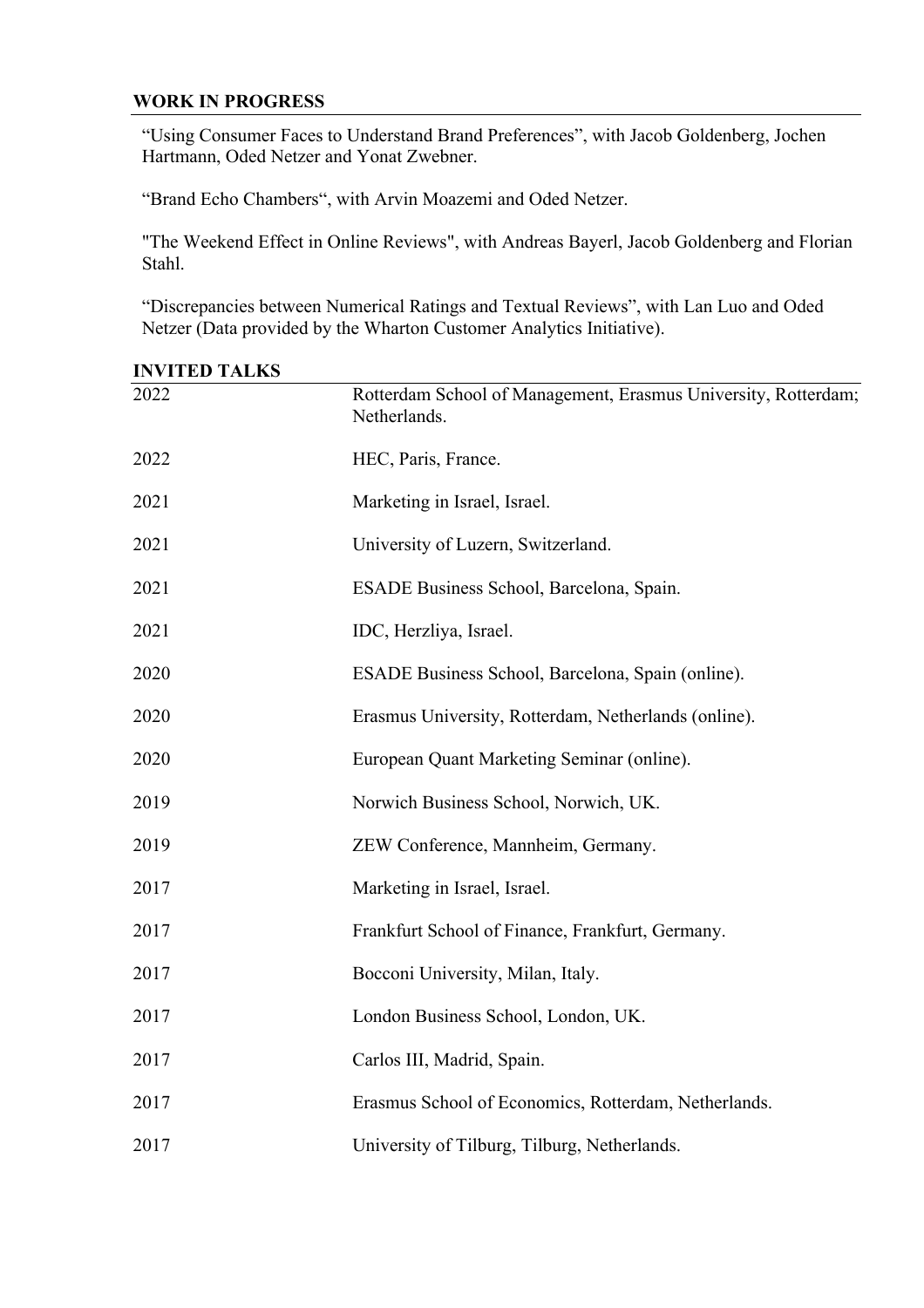# **CONFERENCE PRESENTATIONS**

| 2021 | "Oracles of Online Reviews", Marketing Science Conference,<br>online.                                                                                                |  |  |  |  |
|------|----------------------------------------------------------------------------------------------------------------------------------------------------------------------|--|--|--|--|
| 2021 | "Oracles of Online Reviews", EMAC Conference, online.                                                                                                                |  |  |  |  |
| 2021 | "The Rise and Fall of Gurus", EMAC Conference, online.                                                                                                               |  |  |  |  |
| 2021 | "Fake News Sharers: Profiling and Targeting Beyond<br>Demographics and Ideology", 13th Annual Meeting of the Society<br>for the Science of Motivation (SSM), online. |  |  |  |  |
| 2020 | "The Rise and Fall of Gurus", Marketing Science Conference,<br>online.                                                                                               |  |  |  |  |
| 2019 | "Polarized America: From Political Partisanship to Preference<br>Partisanship", Marketing Science Conference, Rome, Italy.                                           |  |  |  |  |
| 2019 | "Fake News Sharers: Profiling and Targeting Beyond Demographics<br>and Ideology", Marketing Science Conference, Rome, Italy.                                         |  |  |  |  |
| 2019 | "Polarized America: From Political Partisanship to Preference<br>Partisanship", EMAC Conference, Hamburg, Germany.                                                   |  |  |  |  |
| 2019 | "Fake News Sharers: Profiling and Targeting Beyond Demographics"<br>and Ideology", EMAC Conference, Hamburg, Germany.                                                |  |  |  |  |
| 2018 | "Tell Me Who Your Brands Are and I Will Tell You Who You<br>Vote For", EMAC Conference, Glasgow, Scotland.                                                           |  |  |  |  |
| 2018 | "Tell Me Who Your Brands Are and I Will Tell You Who You<br>Vote For", Marketing Science Conference, Philadelphia, U.S.                                              |  |  |  |  |
| 2018 | "Tell Me Who Your Brands Are and I Will Tell You Who You<br>Vote For", Data Science Day, Columbia Data Science Institute.                                            |  |  |  |  |
| 2017 | "Tell Me Who Your Brands Are and I Will Tell You Who You<br>Vote For", Marketing Science Conference, Los Angeles, U.S.                                               |  |  |  |  |
| 2017 | "The Drivers and Downstream Consequences of J-Shaped Online<br>Ratings", Marketing Science Conference, Los Angeles, U.S.                                             |  |  |  |  |
| 2016 | "The Drivers and Downstream Consequences of J-Shaped Online"<br>Ratings", EMAC Conference, Groningen, Netherlands                                                    |  |  |  |  |
| 2016 | The Pattern of Online Reviews", Marketing Dynamics Conference,<br>Hamburg, Germany                                                                                   |  |  |  |  |
| 2016 | "The Story Behind the Words", Wharton Customer Analytics<br>Initiative Symposium, Philadelphia, U.S.                                                                 |  |  |  |  |